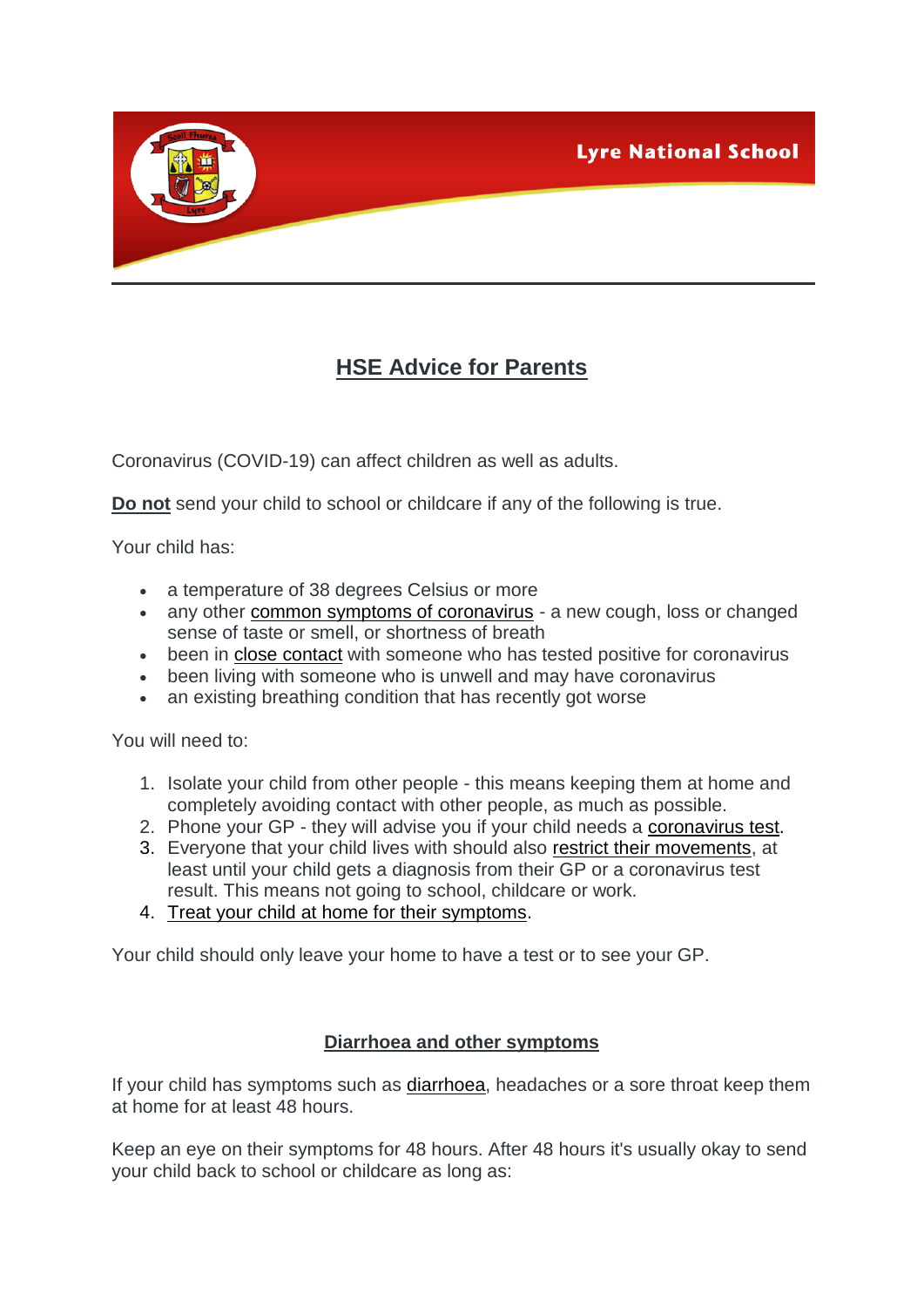- their symptoms do not get worse
- they do not develop new symptoms
- they do not need paracetamol or ibuprofen during these 48-hours

You and the rest of your family can continue your daily lives as usual. You do not need to restrict your movements as long as you are not ill.

### **Children who are close contacts of someone who has coronavirus**

If your child has been in close contact with someone who has coronavirus, they should [restrict their movements for 14 days.](https://www2.hse.ie/conditions/coronavirus/managing-coronavirus-at-home/if-you-live-with-someone-who-has-coronavirus.html) They should do this even if they feel well and have no symptoms.

If your child has symptoms, isolate your child and phone your GP to arrange a test for coronavirus.

## **When it's okay to send your child to school or childcare**

As long as your child has not been in [close contact](https://www2.hse.ie/conditions/coronavirus/close-contact-and-casual-contact.html) with someone who has the virus, it's usually okay to send them to school or childcare if they:

- only have nasal symptoms, such as a runny nose or a sneeze
- do not have a temperature of 38 degrees Celsius or more (as long as their temperature has not been lowered by taking any form of paracetamol or ibuprofen)
- do not have a new cough
- do not live with anyone who is unwell and may have coronavirus
- have been told by a GP that their illness is caused by something else, that is not coronavirus. Your GP will tell you when they can return to school or childcare.
- have got a [negative \('not detected'\) coronavirus test result](https://www2.hse.ie/conditions/coronavirus/if-your-child-has-symptoms.html#negative) and have not had symptoms for 48 hours
- have not had diarrhoea for 48 hours

Children who are close contacts of someone who has coronavirus should [follow the](https://www2.hse.ie/conditions/coronavirus/if-your-child-has-symptoms.html#contact)  [advice to restrict their movements.](https://www2.hse.ie/conditions/coronavirus/if-your-child-has-symptoms.html#contact)

Your child does not need a GP medical certification or a note from a GP to return to school. But their school may ask you to sign a form to say that your child is well enough to attend. This is called the Return To Educational Facility Parental Declaration Form